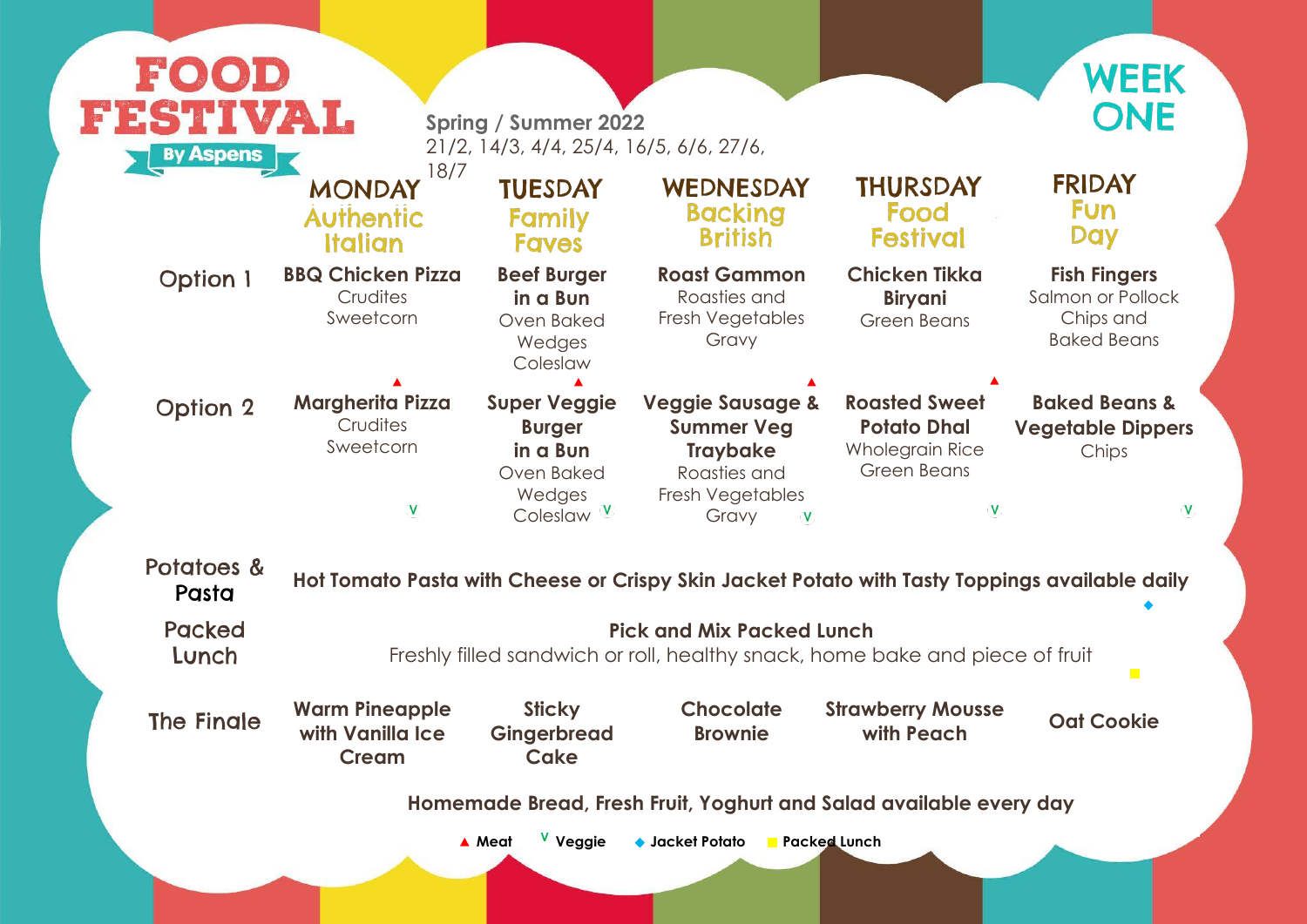

| <b>Option 1</b><br><b>Option 2</b><br>Potatoes &<br>Pasta<br><b>Packed</b><br>Lunch | <b>MONDAY</b><br><b>Authentic</b><br>Italian<br><b>Creamy Chicken</b><br><b>Pasta Bake</b><br><b>Whole Grain Penne</b><br><b>Garlic Slice</b><br><b>Green Salad</b><br><b>Veggie Bolognese</b><br><b>Whole Grain Penne</b><br><b>Garlic Slice</b> | <b>TUESDAY</b><br>Family<br><b>Faves</b><br><b>BBQ Pulled Pork &amp;</b><br><b>Mash</b><br>Carrots<br><b>Baked Bean &amp;</b><br><b>Veggie Sausage</b><br><b>Cowboy Pie</b> | WEDNESDAY<br><b>Backing</b><br><b>British</b><br><b>Roast Chicken &amp;</b><br>Stuffing<br>Roasties and<br>Fresh Vegetables<br>Gravy<br><b>Cheese &amp; Spring</b><br><b>Onion Pastry Slice</b> | <b>THURSDAY</b><br>Food<br><b>Festival</b><br><b>Beef Lasagne</b><br>Potato Wedges<br><b>Rainbow Slaw</b><br><b>Veggie Nachos &amp;</b><br><b>Cheese</b> | <b>FRIDAY</b><br><b>Fun</b><br><b>Day</b><br><b>Fish Fingers</b><br>Chips and<br><b>Mushy Peas</b><br><b>Cheesy Bean</b> |  |  |
|-------------------------------------------------------------------------------------|---------------------------------------------------------------------------------------------------------------------------------------------------------------------------------------------------------------------------------------------------|-----------------------------------------------------------------------------------------------------------------------------------------------------------------------------|-------------------------------------------------------------------------------------------------------------------------------------------------------------------------------------------------|----------------------------------------------------------------------------------------------------------------------------------------------------------|--------------------------------------------------------------------------------------------------------------------------|--|--|
|                                                                                     |                                                                                                                                                                                                                                                   |                                                                                                                                                                             |                                                                                                                                                                                                 |                                                                                                                                                          |                                                                                                                          |  |  |
|                                                                                     |                                                                                                                                                                                                                                                   |                                                                                                                                                                             |                                                                                                                                                                                                 |                                                                                                                                                          |                                                                                                                          |  |  |
|                                                                                     |                                                                                                                                                                                                                                                   |                                                                                                                                                                             |                                                                                                                                                                                                 |                                                                                                                                                          |                                                                                                                          |  |  |
|                                                                                     | <b>Green Salad</b>                                                                                                                                                                                                                                | Carrots                                                                                                                                                                     | Roasties and<br>Fresh Vegetables<br>Gravy                                                                                                                                                       | Potato Wedges<br><b>Rainbow Slaw</b>                                                                                                                     | <b>Wrap</b><br>Chips and<br><b>Mushy Peas</b>                                                                            |  |  |
|                                                                                     |                                                                                                                                                                                                                                                   | Hot Tomato Pasta with Cheese or Crispy Skin Jacket Potato with Tasty Toppings available daily                                                                               |                                                                                                                                                                                                 |                                                                                                                                                          |                                                                                                                          |  |  |
|                                                                                     | <b>Pick and Mix Packed Lunch</b><br>Freshly filled sandwich or roll, healthy snack, home bake and piece of fruit                                                                                                                                  |                                                                                                                                                                             |                                                                                                                                                                                                 |                                                                                                                                                          |                                                                                                                          |  |  |
| The Fingle                                                                          | <b>Slice &amp; Custard</b>                                                                                                                                                                                                                        | <b>Peach Puff Pastry Rice Krispie Cakes</b>                                                                                                                                 | <b>Chocolate &amp;</b><br><b>Marshmallow</b><br><b>Cake</b>                                                                                                                                     | <b>Apple Pie &amp;</b><br><b>Custard</b>                                                                                                                 | <b>The Co</b><br><b>Fruity Flapjack</b>                                                                                  |  |  |
| Homemade Bread, Fresh Fruit, Yoghurt and Salad available every day                  |                                                                                                                                                                                                                                                   |                                                                                                                                                                             |                                                                                                                                                                                                 |                                                                                                                                                          |                                                                                                                          |  |  |
|                                                                                     |                                                                                                                                                                                                                                                   |                                                                                                                                                                             |                                                                                                                                                                                                 |                                                                                                                                                          |                                                                                                                          |  |  |

#### ery day

# Pasta **Hot Tomato Pasta with Cheese or Crispy Skin Jacket Potato with Tasty Toppings available daily**

# **Fruity Flapjack**